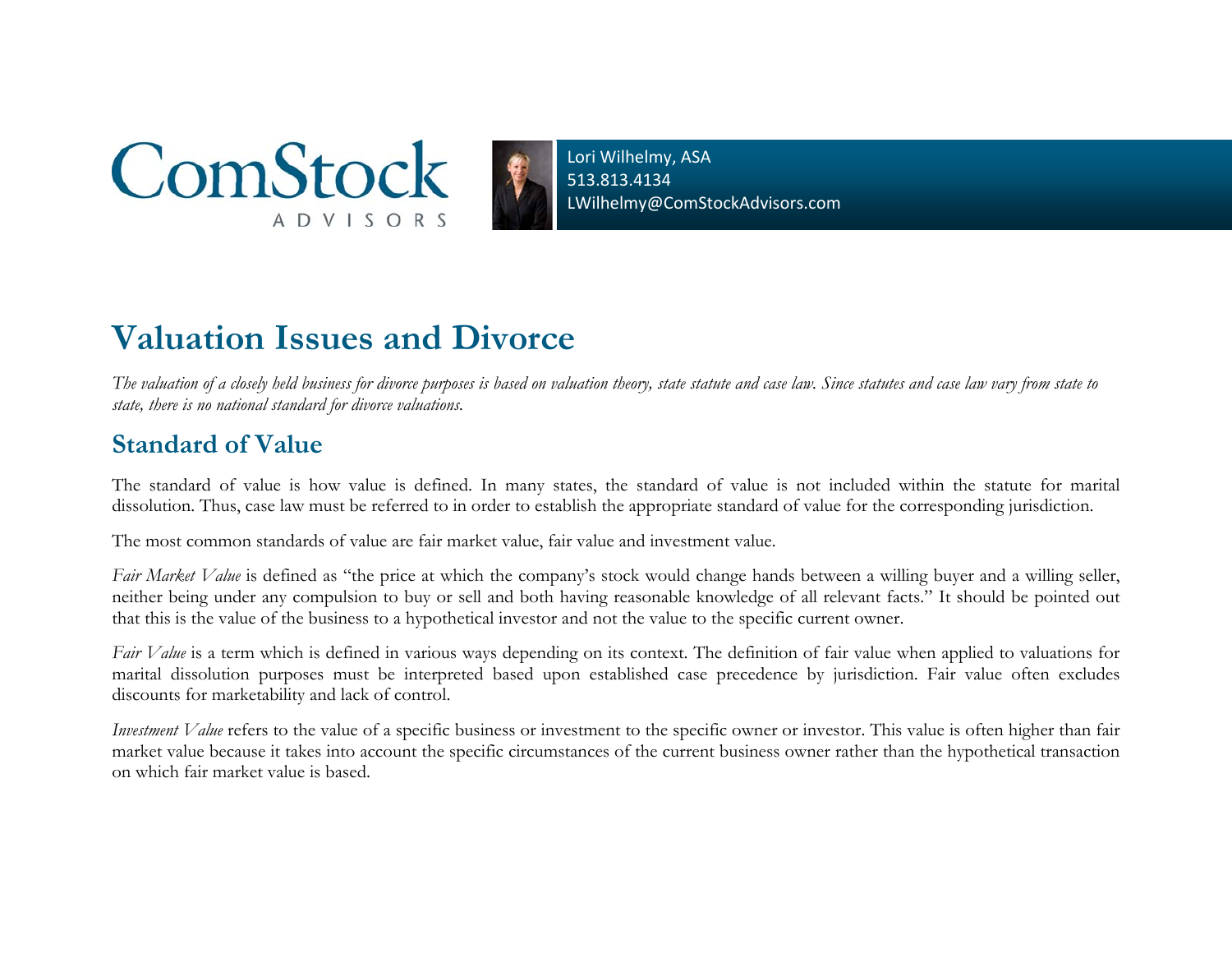# **Marital vs. Separate Property**

*Marital Property* is property attained during the marriage. Marital property includes real estate, personal property, intangible property, and retirement plans. Marital property also may include increases in the value of separate property due to either spouse's labor or contribution of marital money to the increase in the property's value during the marriage.

*Separate Property* is real, personal and intangible property from an inheritance; property owned before the marriage; income or appreciation on separate property that did not come from a marital contribution of either party during the marriage; a gift after the marriage date if proved to be made to only one spouse; and an award for personal injury (except any part of the award that compensates for lost wages occurring during the marriage, or medical bills from the injury paid with marital funds).

Therefore, the following information is necessary to determine if property is marital or separate property:

- $\bullet$ Date of marriage
- $\bullet$ Date business entity was acquired
- $\bullet$ Source of funds invested in the business
- $\bullet$ Contribution of labor by either spouse during the marriage
- $\bullet$ Financial contribution by either spouse during the marriage

For example, if one spouse owned a two percent interest in a company prior to the marriage and didn't work at the company, then, at the time of the divorce, this interest would continue to be separate property. On the other hand, suppose the spouse was the CEO and owned 100 percent of a company that was worth \$200,000 at the time of the marriage. Ten years later, at the time of divorce, the company is worth \$3,000,000. The \$2,800,000 increase in value during the marriage is a marital asset, but the \$200,000 of value at the time of the marriage is not.

From this example, it is clear that the business may need to be valued as of two dates-the marriage date and the divorce date.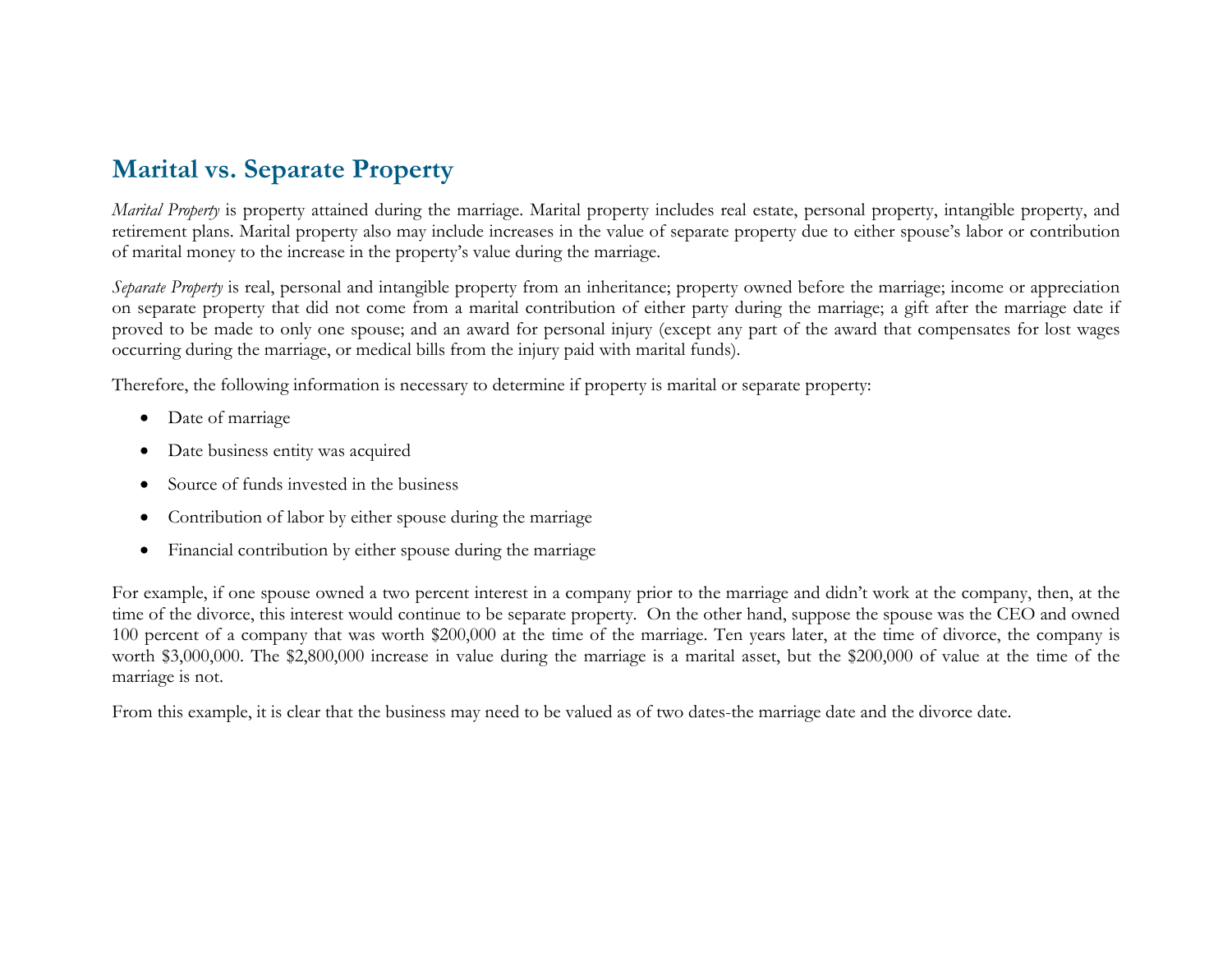# **Owner's Compensation**

Sometimes, owner/operators pay themselves higher than normal compensation. Other times, an owner takes out just enough to meet his current needs.

If a minority interest in a company is being appraised, it is often assumed that a minority shareholder cannot do much to change the actual compensation practices of the company. In that case, no compensation adjustment is made.

If a controlling interest is being appraised, then the fair market value standard implies that a controlling shareholder would operate the company in a manner that maximizes shareholder value. Under this premise, it is common to adjust owner's compensation to a level comparable with prevailing market rates.

Owner's compensation adjustments can impact value significantly. The value of a company is often estimated by applying a multiple of earnings. If the value is determined to be six times earnings, for example, an adjustment of \$10,000 to owner's compensation will have a  $$60,000$  (6.0 x  $$10,000$ ) impact on the value of the company.

Therefore, selection of market-level compensation should be done with great care. Data sources used should be cited, and the appraiser should consider factors such as the size and financial performance of the company, industry and local conditions, and the specific duties of the individual. Market compensation should reflect what would be required to replace the subject individual.

### **Personal Goodwill vs. Professional Goodwill**

Personal goodwill relates to the intangible value associated with an individual. It is considered to be difficult if not impossible to transfer.

Professional goodwill relates to the intangible value associated with a business. Professional goodwill consists of intangible assets that are owned by the company. Professional goodwill is not diminished with the departure of an individual employee from the business.

In many states, personal goodwill is not a marital asset while professional goodwill is considered to be a marital asset.

To ascertain whether personal goodwill exists, the intangible assets that generate value should be identified. These may include customer relationships, customer lists, distribution systems, proprietary processes, an established workforce, brand recognition, etc. To the extent that intangible assets are owned by the company, rather than the individual, then the intangible assets represent corporate, not personal goodwill. Key questions to consider include: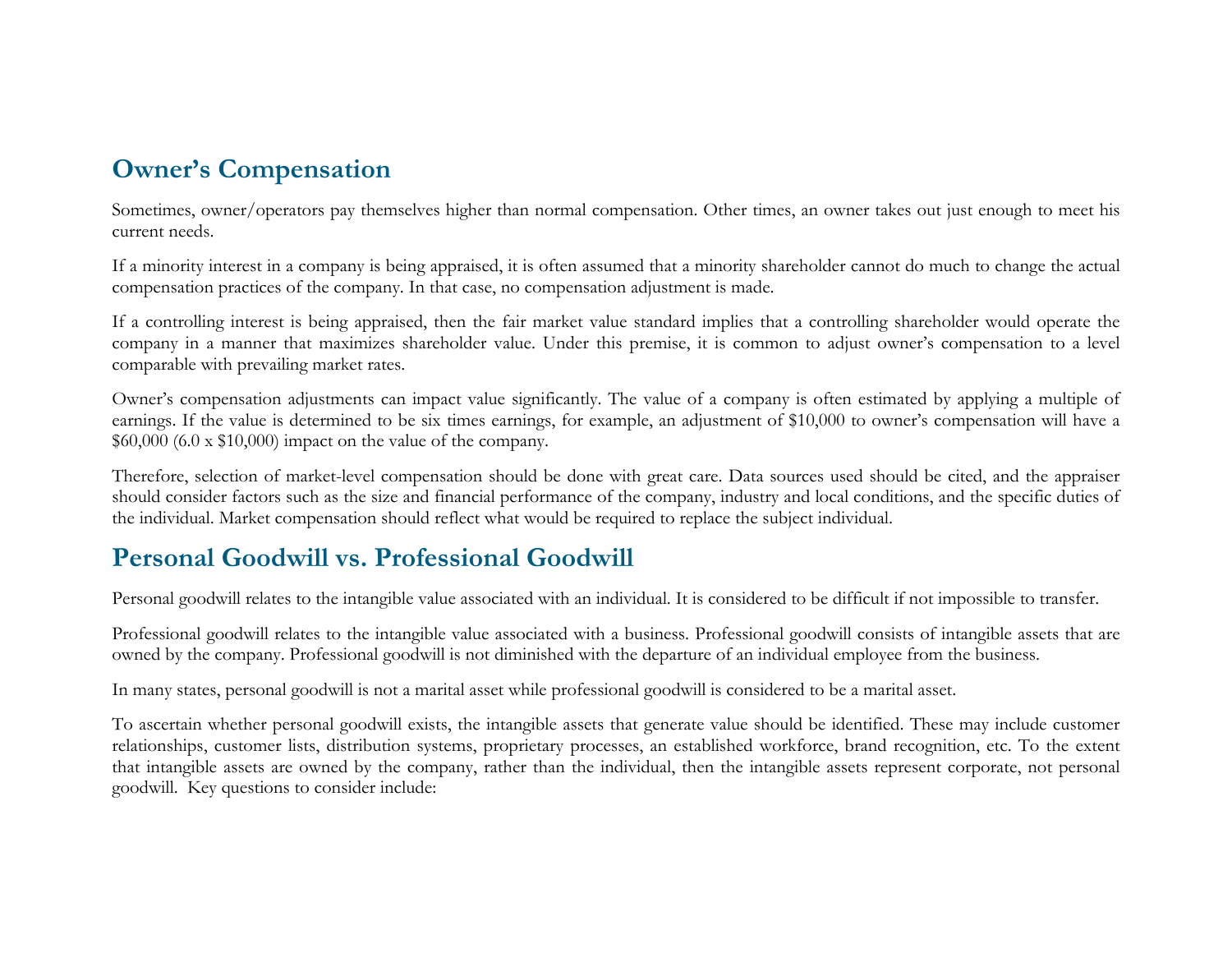- $\bullet$ Are trademarks and patents property of the company?
- $\bullet$ Do key employees have employment contracts with the company?
- $\bullet$ Are contracts with customers and vendors with the company?
- $\bullet$ How much of the business's proprietary knowledge is transferable to another individual?
- $\bullet$ Do important relationships interact with just the owner or with other employees?

# **Buy/Sell Agreements**

Sometimes there are other owners of a business, in addition to the parties involved in a divorce. Discord relating to business ownership often results when there is no definitive method for dividing the entity. A buy/sell agreement can alleviate time and expense involved in the division of a business entity. Buy/sell agreements often include guidelines for the division of the asset, including a price or formula for determining the fair market value of the company's stock.

In estimating the fair market value of a business, the existence of a buy/sell agreement (or similar shareholder agreement) must be considered. The following questions should be considered to determine if the agreement is controlling:

- The terms of the agreement must be based on fair market value concepts.
- If the buy/sell agreement was followed for a transaction between independent businesspeople, then it may be the determining indicator of value in the divorce case.
- If the agreement has been used as the basis of a transaction between family members, it may or may not hold, since the parties are related.
- $\bullet$ If the buy/sell agreement has never been followed, its impact is further weakened.